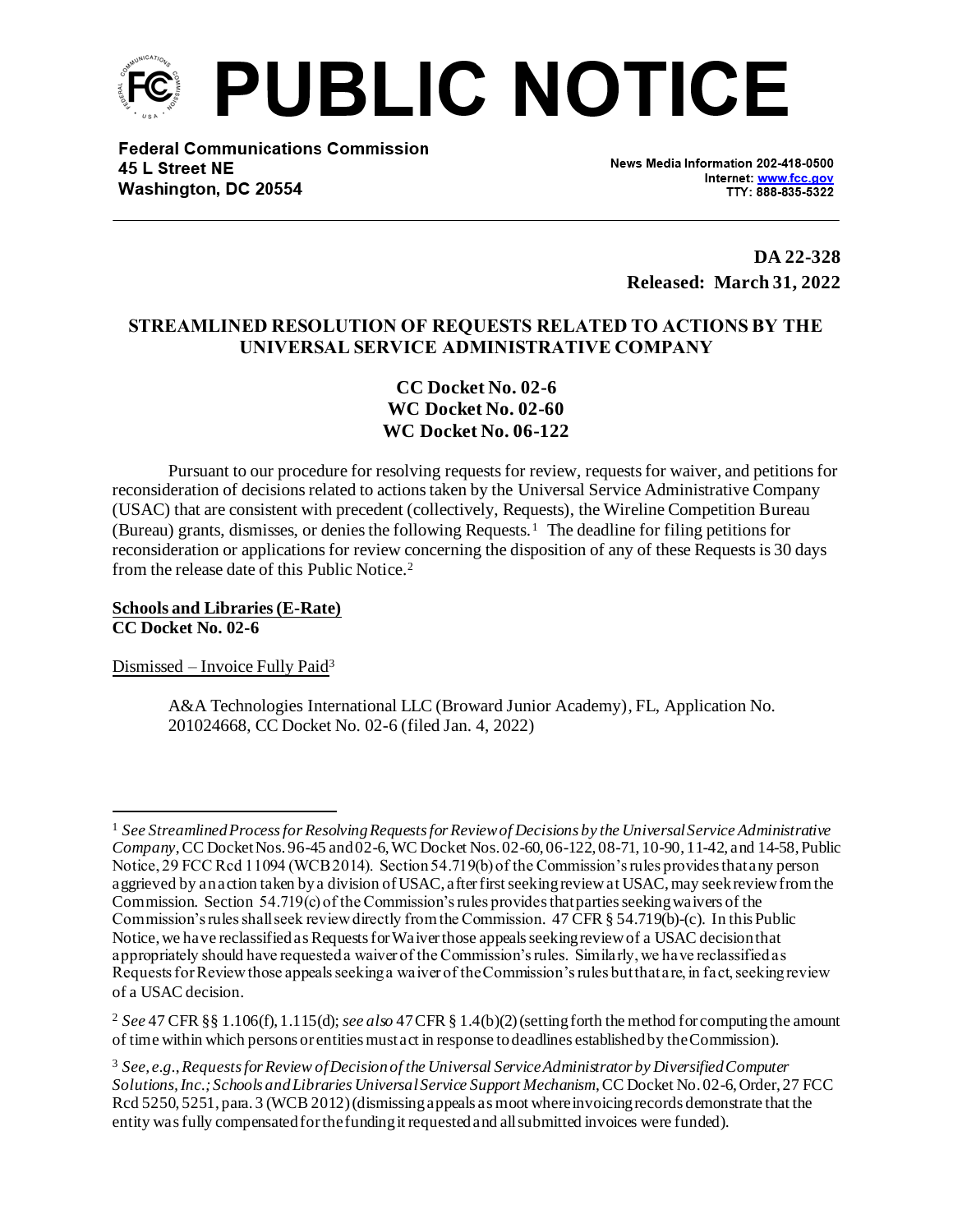## Dismissed for Failure to Comply with the Commission's Basic Filing Requirements<sup>4</sup>

Clarksburg CII School District, MO, No Application Number Given, Request for Waiver, CC Docket No. 02-6 (filed Oct. 27, 2021)

Riviera Independent School District, TX, No Application Number Given, Request for Waiver, CC Docket No. 02-6 (filed Oct. 29, 2021)

## Dismissed – No Adverse Decision Issued<sup>5</sup>

GV Investments LLC, Application Nos. 161011182 (Chabad Of Southern Nevada, NV), 181007614 (Cheder Menachem Mendel, CA), 181005993 (Hebrew Academy, CA), 181005497 (Jewish Beginnings, Inc., WI), 181005464 (Chabad Of Southern Nevada Dba Dessert Torah Academy), 181005485 (Hillel Academy, WI), 181006195 (Bais Chaya Mushka, CA), 181006147 (Cheder Chabad Of Monsey, NY), 181005827 (Jewish Institute Of Queens, NY), Request for Review, CC Docket No. 02-6 (filed Feb. 22, 2022)

VC Services LLC, Application Nos. 161054094 (Chabad Hebrew Academy, CA), 171047890 (Jewish Institute Of Queens, NY), 181006212 (Cheder Menachem Mendel, CA), 181005993 (Hebrew Academy, CA), 181005485 (Hillel Academy, WI), 181006195 (Bais Chaya Mushka, CA), 181006147 (Cheder Chabad Of Monsey, NY), 181005827 (Jewish Institute Of Queens, NY), 191002590 (Jewish Beginnings, Inc., WI), Request for Review, CC Docket No. 02-6 (filed Feb. 22, 2022)

<sup>&</sup>lt;sup>4</sup> 47 CFR § 54.721 (setting forth general filing requirements for requests for review of decisions issued by USAC); *Wireline Competition Bureau Reminds Parties of Requirements for Request for Review of Decisions of the Universal Service Administrative Company,* CC Docket Nos. 96-45, 02-6, WC Docket Nos. 02-60, 06-122, 10-90, 11-42, 13- 184, 14-58, Public Notice, 29 FCC Rcd 13874 (WCB 2014) (reminding parties of the Commission's appeal filing requirements pursuant to 47 CFR § 54.721 which, along with a proper caption and reference to the applicable docket number, require: (1) a statement setting forth the party's interest in the matter presented for review; (2) a full statement of relevant, material facts, with supporting affidavits and documentation; (3) the question presented for review, with reference, where appropriate, to the relevant Commission rule, order, or statutory provision; and (4) a statement of the relief sought and the relevant statutory or regulatory provision pursuant to which such relief is sought). Although the Bureau will not consider requests for review of decisions by the Universal Service Administrator without the relevant FCC Form 471 application number(s), here Bureau staff reviewed the submission and USAC's E-Rate Open Data and could not determine what action(s) the petitioners were requesting review because of the lack of sufficient information included in the requests.

<sup>5</sup> *See, e.g.*,*Requests for Review of the Decision of the Universal Service Administrator by Danbury Public Schools; Federal-State Joint Board on Universal Service; Changes to the Board of Directors of the National Exchange Carrier Association, Inc*.,CC Docket Nos. 96-45, 97-21,Order, 17 FCC Rcd 17380, para. 2 (WCB 2002) (dismissing a request for review where no adverse USAC decision had yet been issued). Here, the petitioner is asking that USAC be directed to issue decisions regarding its pending invoices, however, these reviews are still underway and have not been completed yet.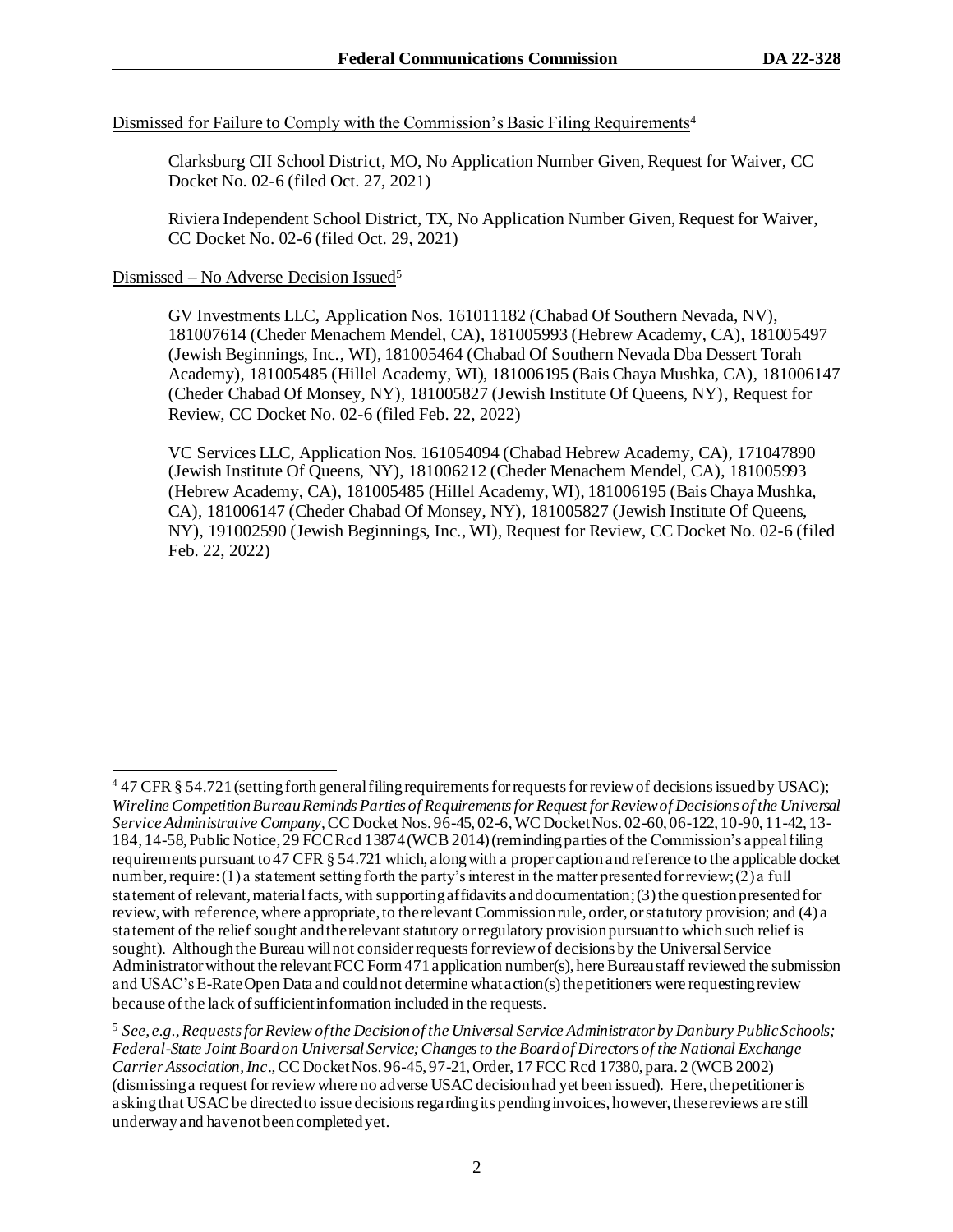### Granted<sup>6</sup>

#### *Eligible Entities*<sup>7</sup>

Briya Public Charter School, DC, Application No. 201042918, Request for Review and/or Waiver, CC Docket No. 02-6 (filed Apr. 22, 2021, supplemented Feb. 25, 2022)

#### *Invoice Correction<sup>8</sup>*

Industry Systems LLC (Cheyenne Independent School District 7), OK, Application No. 211002911, Request for Waiver, CC Docket No. 02-6 (filed Oct. 15, 2021)

## *Invoice Timely Filed*<sup>9</sup>

Junction City School District, OR, Application No. 201021256, Request for Waiver, CC Docket No. 02-6 (filed Nov. 12, 2021)

Kennett School District 39, MO, Application No. 201025888, Request for Waiver, CC Docket No. 02-6 (filed Nov. 10, 2021)

<sup>6</sup> We remand these applications to USAC and direct USAC to complete its review of the applications and issue a funding commitment or a denial based on a complete review and analysis, no later than 90 calendar days from the release date of this Public Notice. In remanding these applications to USAC, we make no finding as to the ultimate eligibility of the services or the petitioners' applications. We also waive sections 54.507(d) and 54.514(a) of the Commission's rules and direct USAC to waive any procedural deadline that might be necessary to effectuate our ruling. *See* 47 CFR § 54.507(d) (requiring non-recurring services to be implemented by September 30 following the close of the funding year); 47 CFR § 54.514(a) (codifying the invoice filing deadline).

<sup>7</sup> *See, e.g.*,*Requests for Review of the Decisions of the Universal Service Administrator by Bootheel Consortium et al.*; *Schools and Libraries Universal Service Support Mechanism*, CC Docket No. 02-6, Order, 22 FCC Rcd 8747, 8750-51, paras. 7-8 (2007) (directing USAC to reevaluate the entity's eligibility for E-rate support based on the additional supporting evidence that applicants have provided).

<sup>8</sup> *See, e.g.*,*Requests for Review of the Decisions of the Universal Service Administrator by Aiken County Public Schools et al.; Schools and Libraries Universal Service Support Mechanism*, CC Docket No. 02-6, Order, 22 FCC Rcd 8735, 8737-40, paras. 6, 9-10 (2007); *Requests for Review of Decisions of the Universal Service Administrator by Business Technologies, Inc. et al.; Schools and Libraries Universal Service Support Mechanism*, CC Docket No. 02-6, Order, 25 FCC Rcd 17033 (WCB 2010) (directing USAC to provide applicants with the opportunity to have their funding requests reassessed). We also note that Industry Systems LLCstill has time (until Oct. 28, 2022) to resubmit FCC Forms 474 and rectify the invoice issues noted in this appeal.

<sup>9</sup> Consistent with our obligation to conduct a de novo review of appeals of decisions made by USAC, we grant these requestsfor review. *See* 47 CFR § 54.723. We find that the applicants timely filed an invoice for the services at issue. Because the invoices were submitted before the respective invoice filing deadline, USAC should accept the submitted invoice or the applicant should be given the opportunity by USAC to refile invoices on remand. We note that the service providers have now submitted their FCC Forms 473 for funding year 2020, certifying compliance with our rules. In this instance, we waive sections any procedural deadlines, including section 54.514(a) (i.e., invoice filing deadline), that might be necessary to effectuate our ruling. *See also supra*note 6.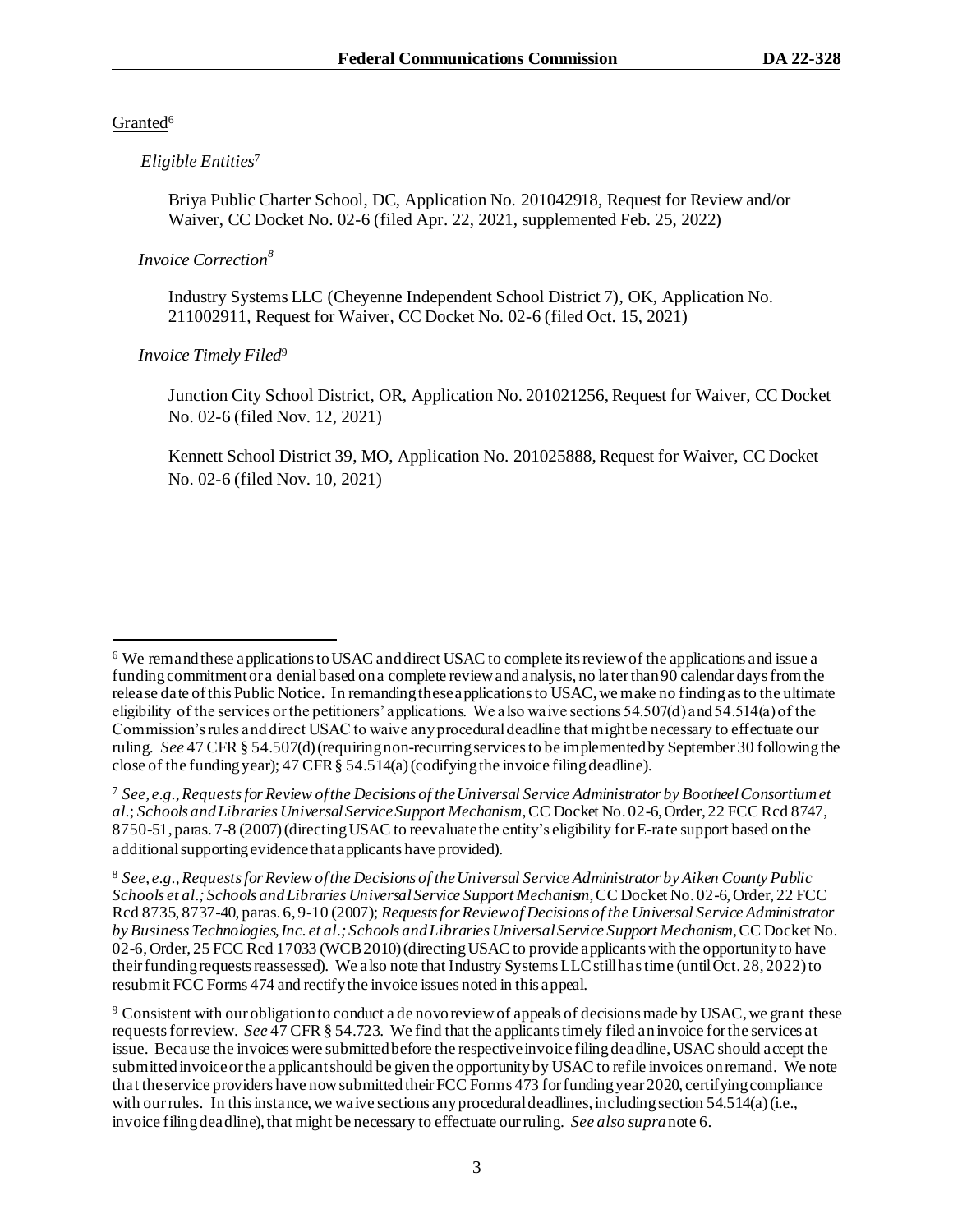## *Ministerial and/or Clerical Errors*<sup>10</sup>

Bonduel School District, WI, Application No. 201012314, Request for Waiver and /or Review, CC Docket No. 02-6 (filed Feb. 24, 2022)

Falmouth Academy, MA, Application No. 201043616, Request for Waiver, CC Docket No. 02-6 (filed Feb. 22, 2022, supplemented Mar. 4, 2022)

 *Necessary Resources*<sup>11</sup>

Lynn Public Schools, MA, Application No. 582501, Request for Waiver, CC Docket No. 02-6 (filed Mar. 31, 2011)

 *USAC Decision Issued After Invoice Deadline*<sup>12</sup>

Cincinnati Technology Academy, OH, Application No. 191023794, Request for Waiver, CC Docket No. 02-6 (filed Oct. 25, 2021)

Minnehaha Academy, MN, Application Nos. 191032225, 191040172, Request for Waiver, CC Docket No. 02-6 (filed Oct. 25, 2021)

Consistent with precedent, we also find good cause exists to waive section 54.720(a) or (b) of the Commission's rules, which requires that petitioners file their appeals within 60 days of a USAC decision or action. *See Requests*  for Review and/or Waiver of Decisions of the Universal Service Administrator by Barrow County School District et *al.; Schools and Libraries Universal Service Support Mechanism*, CC Docket No. 02-6, Order, 26 FCC Rcd 4028, 4029, para. 2 (WCB 2011) (*Barrow County Order*) (waiving the deadline for petitioners that filed an appeal within a reasonable period of time after receiving actual notice of the mistake).

<sup>10</sup> *See*, *e.g*., *Requests for Waiver and Review of Decisions of the Universal Service Administrator by Ann Arbor Public Schools et al.*;*Schools and Libraries Universal Service Support Mechanism*, CC Docket No. 02-6, Order, 25 FCC Rcd 17319, 17319-20, n.9 (WCB 2010) (allowing the correction of ministerial and clerical errors where the applicant entered an incorrect date on its FCC Form 471).

<sup>&</sup>lt;sup>11</sup> We remand Lynn Public Schools' request for waiver to USAC for further review. In 2009, the Commission provided formal guidance to USAC on situations where USAC finds equipment was not being utilized and whether recovery was required. *See* Letter from Dana R. Shaffer, Chief, Wireline Competition Bureau, FCC, to Scott Barash, Acting Chief Executive Officer, USAC, CC Docket No. 02-6, Letter, 24 FCC Rcd 417 (WCB 2009) ("*Table C" Recovery Issues Letter*). In the letter, the Bureau explained that USAC should not seek recovery in every instance in which it determined the equipment was not utilized. The Bureau noted that, for example, in situations where equipment was uninstalled because of personnel issues, but was subsequently installed, recovery would not be warranted. In the instant case, Lynn Public Schools underwent an extensive rewiring project. A second team of techniciansfinished the project but were unaware of the new equipment and re-installed the old switches instead of the new ones. Once aware, the school immediately called the vendor which installed the new equipment. We now ask USAC to reassess its recovery action based on our guidance in the "*Table C" Recovery Issues Letter*. In remanding this request to USAC, we make no finding regarding the underlying issue in this petition and direct USAC to make a final determination. *Seealsosupra*note 6.

<sup>&</sup>lt;sup>12</sup> See Modernizing the E-rate Program for Schools and Libraries, WC Docket No. 13-184, Order, 35 FCC Rcd 14426, 14431, para. 15 (2020) (authorizing the Bureau to grant a waiver in instances where a program participant was unable to timely submit an invoice because they were awaiting a post-commitment decision from USAC, or received a decision approving a post-commitment request or granting an appeal of a previously denied or reduced funding request after the invoice filing deadline had passed).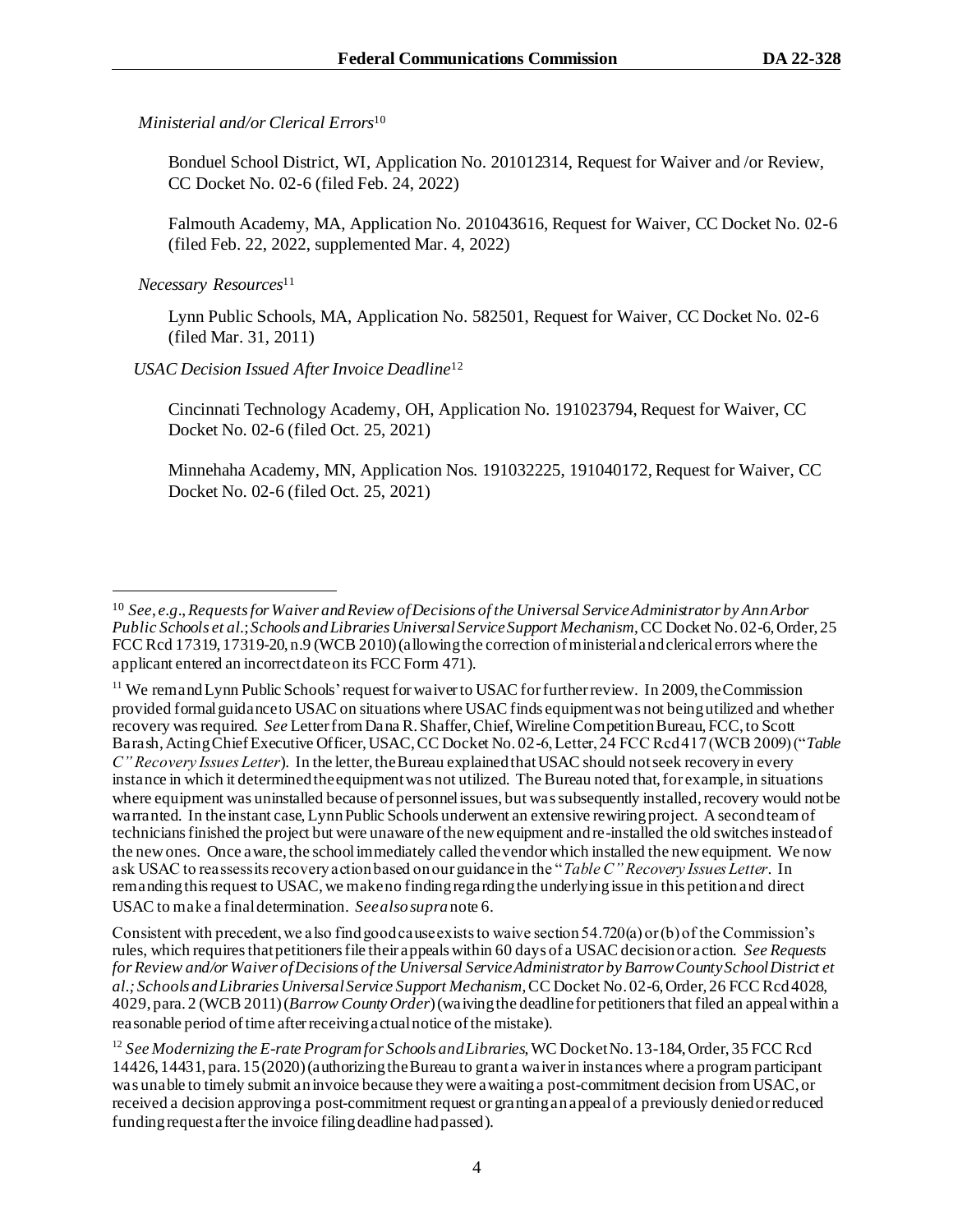## *Waiver of Special Construction Service Delivery Deadline*<sup>13</sup>

Whitepine Joint School District #288, ID, Application Nos. 201012818, 201012889, Request for Waiver, CC Docket No. 02-6 (filed Feb. 6, 2022)

# Denied

# *Ineligible Service*<sup>14</sup>

Yalobusha County Library, MS, Application No. 201007568, Request for Waiver, CC Docket No. 02-6 (filed Sept. 28, 2020)

# *Invoice Deadline Extension*<sup>15</sup>

Aero North Communications (Freeport School District 145), IL, Application No. 181002646 (FRNs 1899003907, 1899003904), Request for Waiver, CC Docket No. 02-6 (filed Feb. 25, 2020, duplicates filed March 5, 2020 and June 3, 2021)

Bradford Area Christian Academy, PA, Application No. 201028013, Request for Waiver, CC Docket No. 02-6 (filed Nov. 5, 2021)

Brooklyn Emerging Leaders Academy Charter School, NY, Application No. 201026972, Request for Waiver, CC Docket No. 02-6 (filed Jan. 18, 2022)

<sup>13</sup> *See, e.g*.,*Requests for Waiver of the Decisions of the Universal Service Administrator by Grants/Cibola County School District and Jemez Pueblo Tribal Consortium*, CC Docket No. 02-6, Order, 33 FCC Rcd 10048, 10051, para. 8 (WCB 2018) (waiving the special construction service delivery deadline because the applicant was unable to complete implementation for reasons beyond the service provider's control and the petitioner made good faith efforts to comply with Commission rules and procedures).

Here, we find that the applicant was unable to complete implementation for reasons beyond its control andmade good faith efforts to comply with Commission rules and procedures. Accordingly, we waive the special construction service delivery deadline and direct USAC to set a new service delivery deadline of June 30, 2023, and adjust any associated administrative or procedural deadlines, including the invoice filing deadline, that might be necessary to effectuate our ruling.

<sup>14</sup> *See, e.g.*,*Requests for Review of Decisions of the Universal Service Administrator by New Albany-Floyd County Consolidated School Corporation; Federal-State Joint Board on Universal Service, Changes to the Board of Directors of the National Exchange Carrier Association, Inc*., CC Docket No. 96-45, CC Docket No. 97-21, Order, 16 FCC Rcd 7190, 7192-93, para. 7 (APD 2001) (finding that network monitoring is not an eligible service under program rules); *Requests for Waiver and Review of Decisions of the Universal Service Administrator by AllWays, Inc.; Schools and Libraries Universal Service Support Mechanism*, CC Docket No. 02-6, Order, 27 FCC Rcd 1968, 1968-69, para. 1 (WCB 2012) (upholding denials of funding requests for services that are not eligible for E-rate support).

<sup>15</sup> *See, e.g.*,*Requests for Waiver of Decisions of the Universal Service Administrator by Ada School District et al.; Schools and Libraries Universal Service Support Mechanism*, CC Docket No. 02-6, Order, 31 FCC Rcd 3834, 3836, para. 8 (WCB 2016) (denying requests for waiver of the Commission's invoice extension rule for petitioners that failed to demonstrate extraordinary circumstances justifying a waiver); *see also* 47 CFR § 54.514; *Modernizing the E-rate Program for Schools and Libraries*, WC Docket No. 13-184, Order and Further Notice of Proposed Rulemaking, 29 FCC Rcd 8870, 8966, para. 240 (2014) (establishing that it is genera lly not in the public interest to waive the Commission's invoicing rules absent extraordinary circumstances).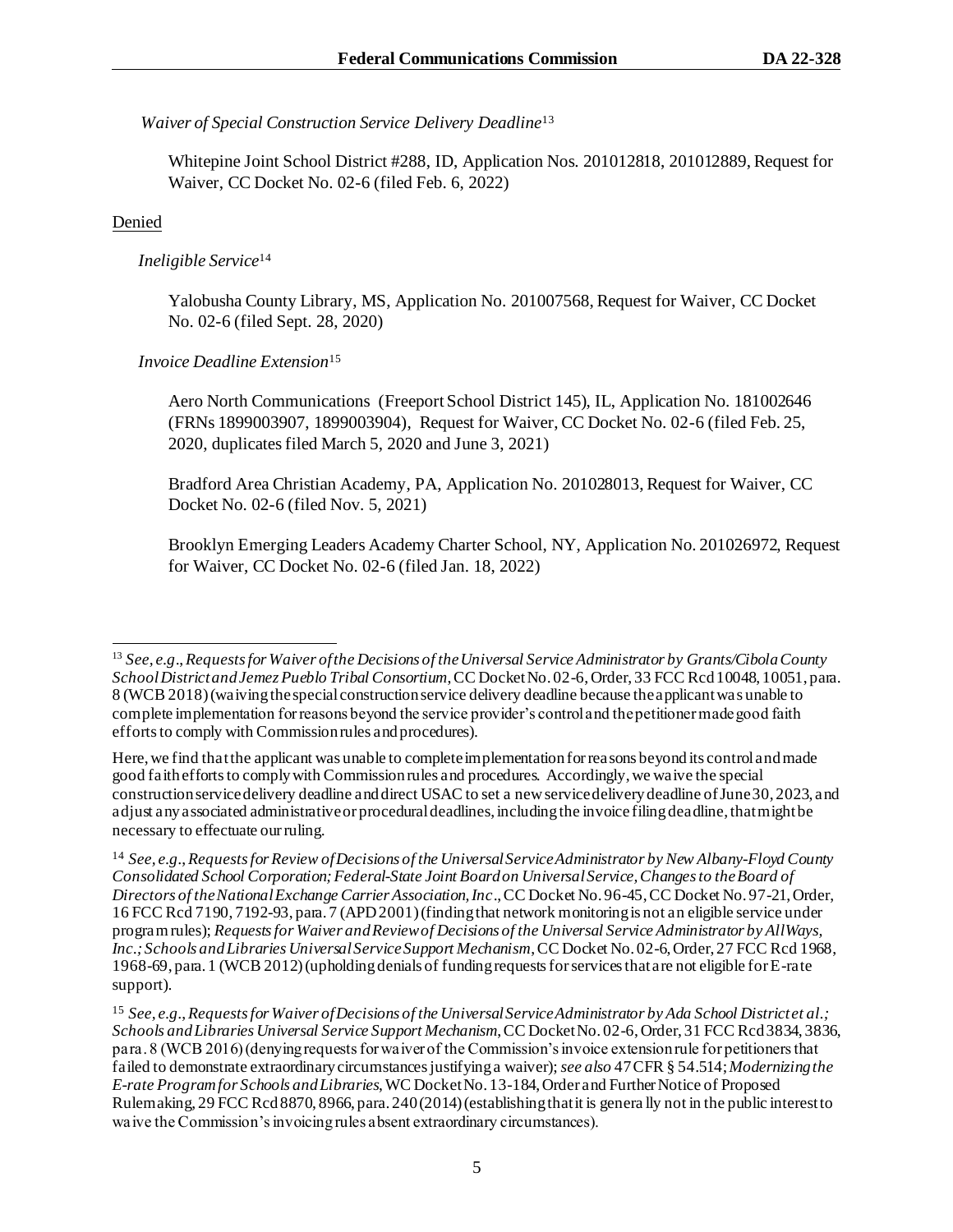Central Cellular, LLC (Stroud School), OK, Application No. 201008709, Request for Waiver, CC Docket No. 02-6 (filed Feb. 10, 2022)

Central Cellular, LLC (City of Stroud Library), OK, Application No. 201031205, Request for Waiver, CC Docket No. 02-6 (filed Feb. 10, 2022)

Clark County District Library, ID, Application No. 201009784, Request for Waiver, CC Docket No. 02-6 (filed Nov. 10, 2021)

Diboll Independent School District, TX, Application No. 201045510, Request for Waiver, CC Docket No. 02-6 (filed Nov. 16, 2021)

Kuna Library District, ID, Application No. 201018959, Request for Waiver, CC Docket No. 02-6 (filed Nov. 18, 2021)

Lasara Indep School District, TX, Application No. 201034502, Request for Waiver, CC Docket No. 02-6 (filed Nov. 3, 2021)

La Vega ISD, TX, Application Nos. 201034464, 201033729, Request for Waiver, CC Docket No. 02-6 (filed Jan. 18, 2022)

Monticello Montessori Charter School, ID, Application Nos. 171037482, 201040805, Request for Waiver, CC Docket No. 02-6 (filed Nov. 24, 2021)

Oneida Count Library District, ID, Application No. 201008284, Request for Waiver, CC Docket No. 02-6 (filed Dec. 6, 2021)

Saint Ambrose Catholic School, OH, Application Nos. 191040302, 171045978, Request for Waiver, CC Docket No. 02-6 (filed May 24, 2021)

The New America School-Las Cruces, NM, Application No. 201025686, Request for Waiver, CC Docket No. 02-6 (filed Oct. 29, 2021)

Vanguard Classical Consortia, CO, Application No. 201023923, Request for Waiver, CC Docket No. 02-6 (filed Nov. 18, 2021)

Wharton County Library, TX, Application No. 201028987, Request for Waiver, CC Docket No. 02-6 (filed Nov. 18, 2021)

Wilder Public Library District, ID, Application No. 201018070, Request for Waiver, CC Docket No. 02-6 (filed Nov. 30, 2021)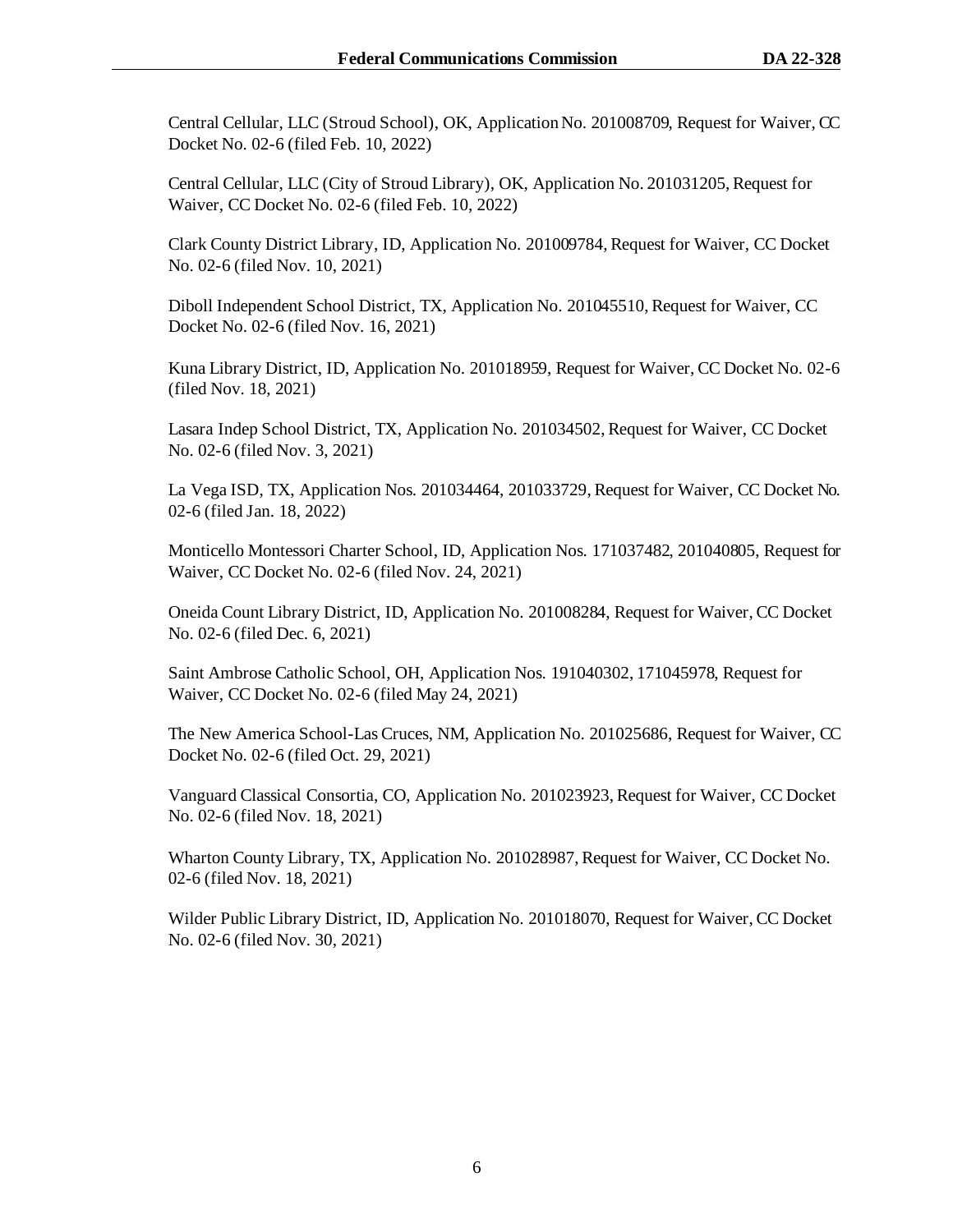# *Ministerial and/or Clerical Errors*<sup>16</sup>

Essex County School District, VA, Application No. 211003820, Request for Waiver, CC Docket No. 02-6 (filed Sept. 15, 2021)

# *Untimely Filed Appeals or Waiver Requests*<sup>17</sup>

Aero Communications LLC, (Eastland C U School District 308), IL, Application No. 171005310 (FRN 1799009235), Request for Waiver, CC Docket No. 02-6 (filed Feb. 25, 2020)

Aero Computing, Ltd. (Freeport School District 145, Eastland C U School District 308), IL, Application Nos. 161019461 (FRN 1699036221), 161000904 (FRN 1699038007), Request for Waiver, CC Docket No. 02-6 (filed Feb. 24, 2020) 18

Aero Computing, Ltd. (Freeport School District 145, Forrestville Vly Sch District 221), IL, Application Nos. 161033662 (FRN 1699070256), 161016635 (FRN 1699053889), Request for Waiver, CC Docket No. 02-6 (filed Feb. 24, 2020)

Aero Computing, Ltd. (Freeport School District 145, Forrestville Vly Sch District 221), IL, Application Nos. 171014504 (FRN 1799033482), 171000395 (FRN 1799000702), Request for Waiver, CC Docket No. 02-6 (filed Feb. 25, 2020)

Aero North Communications (Freeport School District 145, Forrestville Vly Sch District 221), IL, Application Nos. 161016635 (FRN 1699053868, 1699048437), 161032252 (FRN 1699068800), Request for Waiver, CC Docket No. 02-6 (filed Feb. 24, 2020)

<sup>16</sup> *See, e.g.*,*Requests for Waiver and Review of Decisions of the Universal Service Administrator by Assabet Valley Regional Vocational District; Schools and Libraries Universal Service Support Mechanism*, CC Docket No. 02-6, Order, 27 FCC Rcd 1924, 1925, para. 1 (WCB 2012) (finding petitioners had not demonstrated good cause to justify waivers permitting changes to the applicants' E-Rate applications after the application filing window closed). Here, the applicant is requesting that its E-Rate support be increased for services that were not included on its approved FCC Form 471 application. Such changes to add additional services to increase committed support amounts are not ministerial and clerical errors. *See, e.g.*,*Requests for Waiver and Review of Decisions of the Universal Service Administrator by Beth Rivka School; Schools and Libraries Universal Service Support Mechanism*, CC Docket No. 02-6, Order, 25 FCC Rcd 10653, 10663, para. 20 (finding applicants' requests to add services to increase support were not clerical or ministerial errors and allowing applicants to "correct" applications months later seriously undermines the application filing deadline date).

<sup>17</sup> *See, e.g*., *Agra Public Schools Order*, 25 FCC Rcd at 5688, para. 6; *Bound Brook School District Order*, 29 FCC Rcd at 5823, para. 1 (denying requests for review and/or waiver on the grounds that the petitioners failed to (1) submit their appeals either to the Commission or to USAC within 60 days or failed to submit their waiver requests to the Commission within 60 days as required by the Commission's rules; and (2) did not demonstratespecial circumstances required for the Commission to waive the filing deadline rule).

<sup>18</sup> Although Aero Computing, LLC seeks a waiver for FCC Form 471 application number 161019461, it appears that this request has been fully funded and support was disbursed. We therefore dismiss this request as moot. *See, e.g.*, *Requests for Review of Decision of the Universal Service Administrator by Diversified Computer Solutions, Inc.; Schools and Libraries Universal Service Support Mechanism*, CC Docket No. 02-6, Order, 27 FCC Rcd 5250, 5251, para. 3 (WCB 2012) (dismissing appeals as moot where invoicing records demonstrate that the entity was fully compensated for the funding it requested and all submitted invoices funded).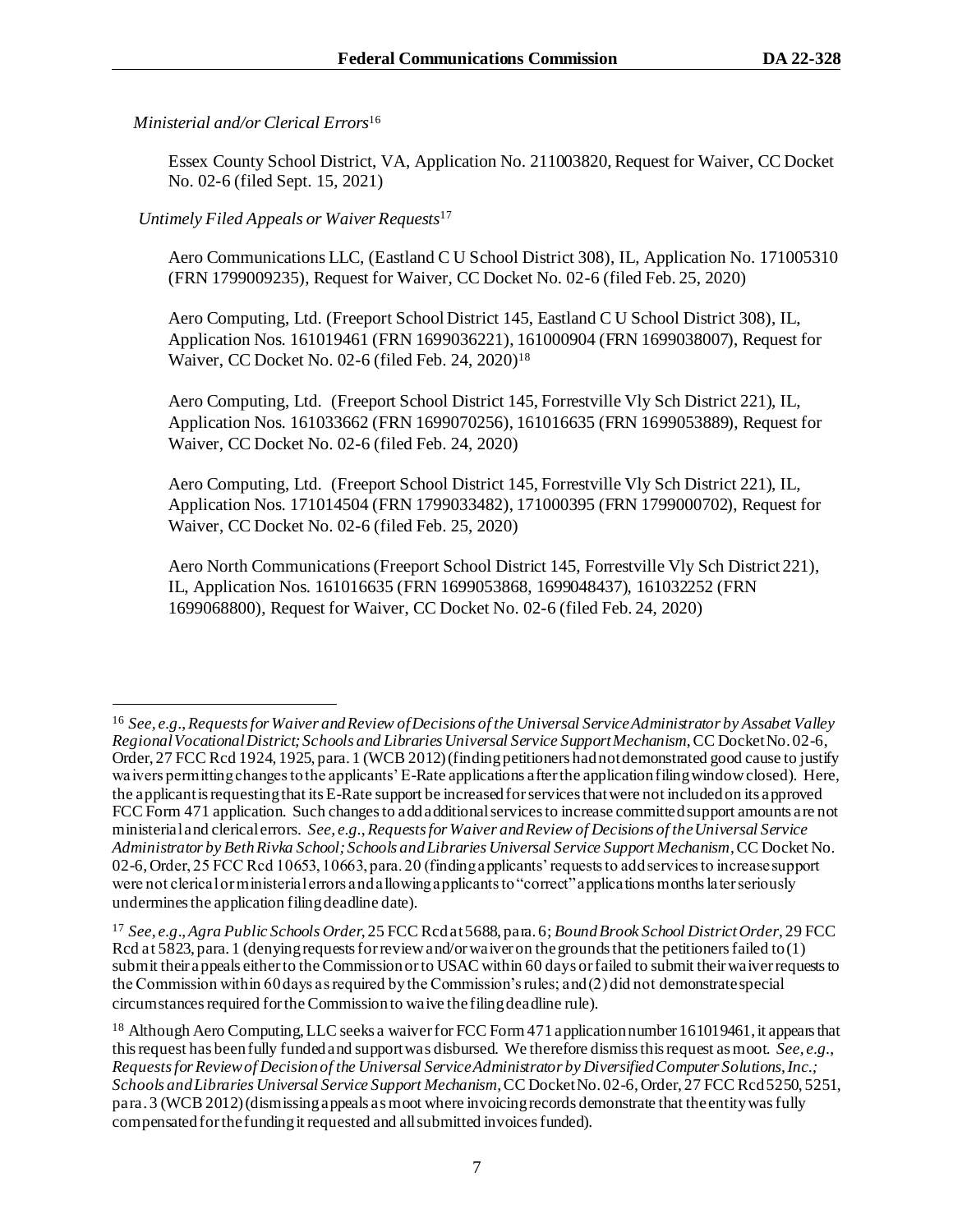Aero North Communications (Freeport School District 145), IL, Application No. 171014504 (FRNs 1799033477, 1799033499), Request for Waiver, CC Docket No. 02-6 (filed Feb. 25, 2020)

Allegany County Public Schools, MD, Application No. 181028537, Request for Waiver, CC Docket No. 02-6 (filed Sept. 20, 2021)

Fayetteville-Perry School District, OH, Application No. 1013500, Request for Review, CC Docket No. 02-6 (filed May 1, 2019)

River Dell Regional HS, NJ, Application No. 201045750, Request for Waiver, CC Docket No. 02-6 (filed Jan. 29, 2021, supplemented Feb. 23, 2021)

Seattle Public Schools, WA, Application No. 201028040, Request for Waiver, CC Docket No. 02-6 (filed Sept. 28, 2021)

#### **Rural Health Care Program WC Docket No. 02-60**

#### Granted

 *Waiver of the Invoice Filing Deadline—Sua Sponte Waiver<sup>19</sup>*

Clarke County Telehealth Consortium, IA, *Sua Sponte* Waiver, WC Docket No. 02-60, Funding Request No. 20834921

Effingham Hospital, GA, *Sua Sponte* Waiver, WC Docket No. 02-60, Funding Request No. 19489461

Effingham Hospital, GA, *Sua Sponte* Waiver, WC Docket No. 02-60, Funding Request No. 19489461

Family Health Centre, IL, Sua Sponte Waiver, WC Docket No. 02-60, Funding Request No. 20825841

Geisinger, PA, *Sua Sponte* Waiver, WC Docket No. 02-60, Funding Request No. 19642851

Henderson County Rural Health Center, IL, *Sua Sponte* Waiver, WC Docket No. 02-60, Funding Request No. 20869751

Huntsville Health Consortium, AL, *Sua Sponte* Waiver, WC Docket No. 02-60, Funding Request No. 20860381

<sup>19</sup> *See Rural Health Care Support Mechanism*, WC Docket No. 02-60, Order, 35 FCC Rcd 1986, 1994 (WCB 2020) (*Funding Year 2018 Invoice Waiver Order*); *Rural Health Care Support Mechanism*, WC Docket No. 02-60, Order, 32 FCC Rcd 5065, 5065-66, paras. 2, 4 (WCB 2017) (*Funding Year 2016 Invoice Waiver Order*) (granting a waiver sua sponte of the invoice filing deadline when the deadline had already passed at the time that health care providers received USAC's decision, which made compliance with program rules impossible). We waive the petitioners' invoice filing deadlines and allow 180 days from the later of the release date of this Public Notice or the issuance date of a funding commitment letter (FCL) to file the invoices with USAC.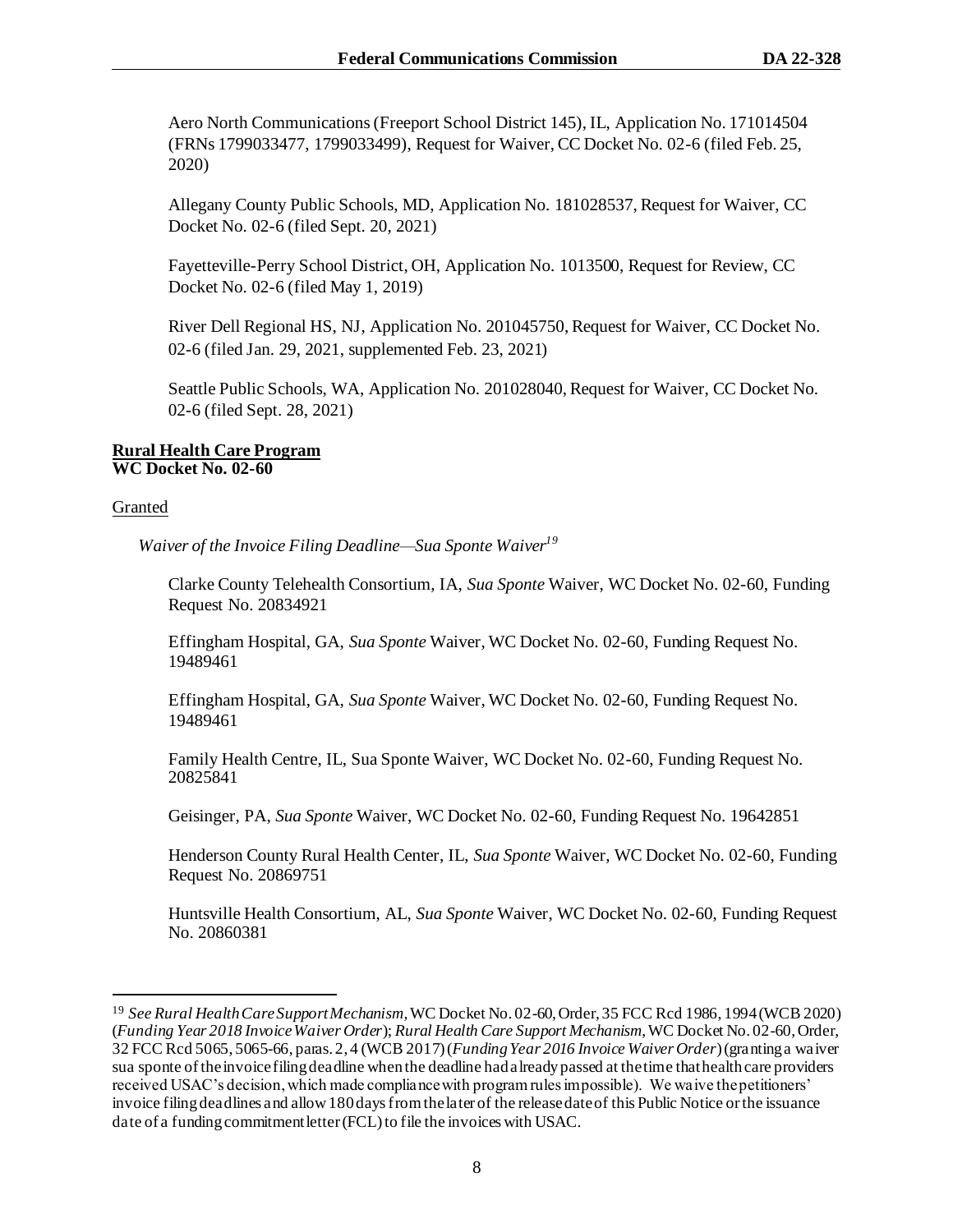Kansas Health-E Broadband Consortium, KS, *Sua Sponte* Waiver, WC Docket No. 02-60, Funding Request No. 19637721

Kansas Health-E Broadband Consortium, KS, *Sua Sponte* Waiver, WC Docket No. 02-60, Funding Request No. 19572641

Kansas Health-E Broadband Consortium, KS, *Sua Sponte* Waiver, WC Docket No. 02-60, Funding Request No. 19614371

Kansas Health-E Broadband Consortium, KS, *Sua Sponte* Waiver, WC Docket No. 02-60, Funding Request No. 19589681

Kentucky Telehealth Consortium, ME, *Sua Sponte* Waiver, WC Docket No. 02-60, Funding Request No. 20211081

Major Hospital, IN, *Sua Sponte* Waiver, WC Docket No. 02-60, Funding Request No. 19546071

Major Hospital, IN, *Sua Sponte* Waiver, WC Docket No. 02-60, Funding Request No. 19546081

Midwest Medical Center, IL, *Sua Sponte* Waiver, WC Docket No. 02-60, Funding Request No. 18217721

Miller County Hospital, GA, *Sua Sponte* Waiver, WC Docket No. 02-60, Funding Request No. 21881121

Mountain Valleys Health Centers – Big Valley Health Center, GA, *Sua Sponte* Waiver, WC Docket No. 02-60, Funding Request No. 20224451

Phs-Cimarron Health Care Clinic, NM, *Sua Sponte* Waiver, WC Docket No. 02-60, Funding Request No. 2079499

Pushmataha Family Medical Center, Inc. – Boswell, OK, *Sua Sponte* Waiver, WC Docket No. 02-60, Funding Request No. 20225611

Savannah Medical and Dental Clinics, MO, *Sua Sponte* Waiver, WC Docket No. 02-60, Funding Request No. 20215681

Scl Health Consortium, CO, *Sua Sponte* Waiver, WC Docket No. 02-60, Funding Request No. 18980341

Upson Regional Medical – Upson Women's Services Butler, GA, *Sua Sponte* Waiver, WC Docket No. 02-60, Funding Request No. 20747841

Wyoming Healthcare Consortium, ME, *Sua Sponte* Waiver, WC Docket No. 02-60, Funding Request No. 21170021